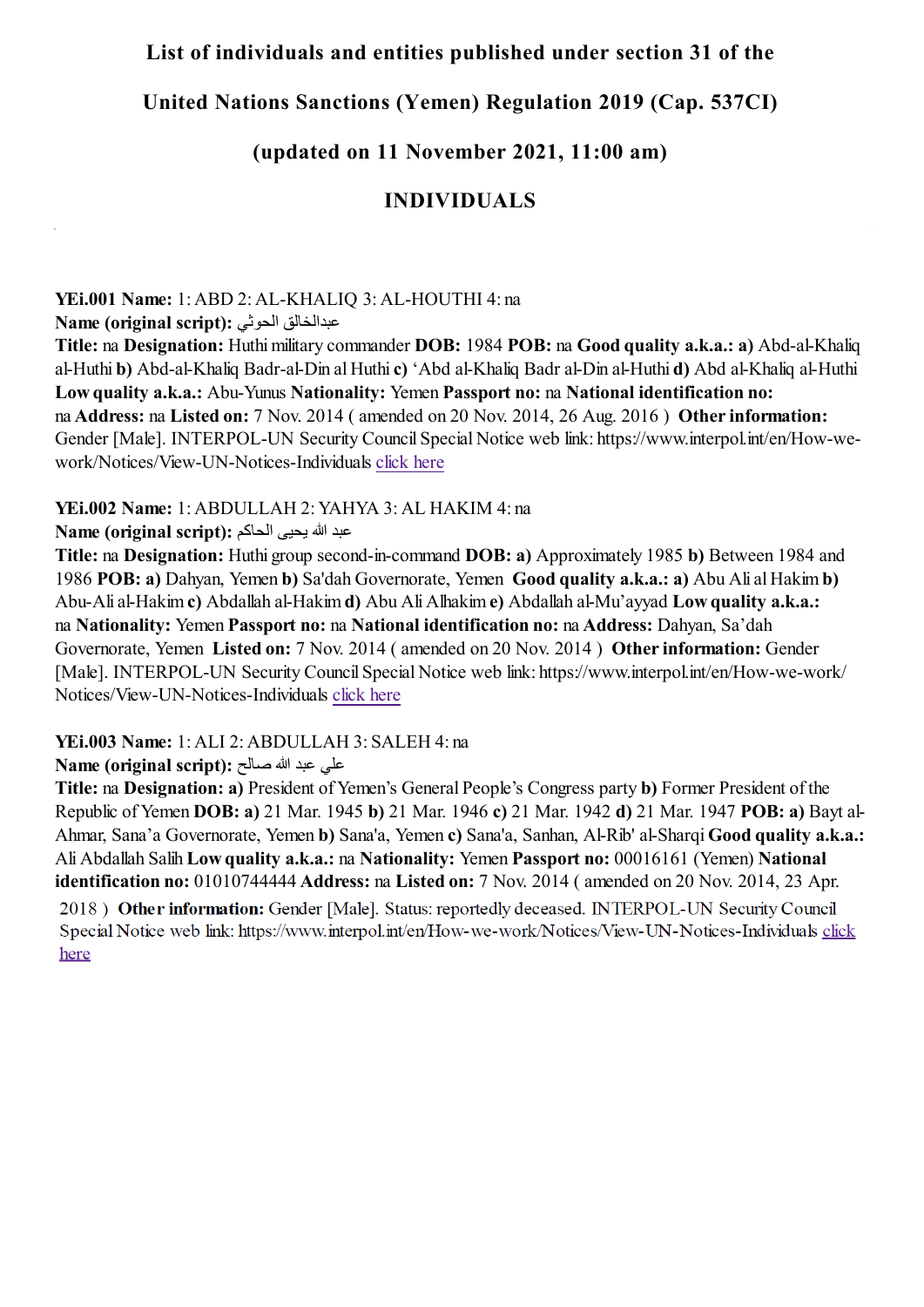#### **YEi.004 Name:** [1: ABDULMALIK 2: AL-HOUTHI 3: na 4: na](https://www.interpol.int/en/How-we-work/Notices/View-UN-Notices-Individuals)

**Title:** na **Designation:** na **DOB:** na **POB:** na **Good quality a.k.a.:** Abdulmalik al-Huthi**Low quality a.k.a.:** na **Nationality:** na **Passport no:** na **National identification no:** na **Address:** na **Listed on:** 14 Apr. 2015 ( amended on 26 Aug. 2016 ) **Other information:** Leader of Yemen's Houthi Movement. Has engaged in acts that threaten the peace, security, or stability of Yemen.

#### **YEi.005 Name:** 1: AHMED 2: ALI 3: ABDULLAH 4: SALEH

#### أحمد علي عبد الله صالح **:(script original (Name**

**Title:** Former Ambassador, former Brigadier General **Designation:** na **DOB:** 25 Jul. 1972 **POB:** na **Good quality a.k.a.:** Ahmed Ali Abdullah Al-Ahmar **Low quality a.k.a.:** na **Nationality:** Yemen **Passport no: a)** (Yemeni passport number 17979 issued under name Ahmed Ali Abdullah Saleh (referred to in the diplomatic identity number no.:31/2013/20/003140 below) ) **b)** (Yemeni passport number 02117777 issued on 08-11-2005 under name Ahmed Ali Abdullah Al-Ahmar (good quality a.k.a.) ) **c)** (Yemeni passport number 06070777 issued on 03-12-2014 under name Ahmed Ali Abdullah Al-Ahmar (good quality a.k.a.) ) **National identification no:** na **Address:** United Arab Emirates **Listed on:** 14 Apr. 2015 ( amended on 16 Sep. 2015 ) **Other information:** Has played a key role in facilitating the Houthi military expansion. Has engaged in acts that threaten the peace, security, or stability of Yemen. Ahmed Saleh is the son of the former President of the Republic of Yemen, Ali Abdullah Saleh (YEi.003). Ahmed Ali Abdullah Saleh comes from an area known as Bayt Al-Ahmar, which lies some 20 kilometres southeast of the capital, Sana'a. Diplomatic identity card no.:31/2013/20/003140, issued on 07-07-2013 by the United Arab Emirates' Ministry of Foreign Affairs under name Ahmed Ali Abdullah Saleh; current status: cancelled. INTERPOL-UN Security Council Special Notice web link: https://www.interpol.int/en/ How-we-work/Notices/View-UN-Notices-Individuals [click here](https://www.interpol.int/en/How-we-work/Notices/View-UN-Notices-Individuals)

## **YEi.006 Name:** 1: SULTAN 2: SALEH 3: AIDA AIDA 4: ZABIN

### سلطان صالح عیضة عیضة زابن **:(script original (Name**

**Title:** na **Designation: a)** Director, or General Manager, of the Criminal Investigation Department (CID), Sana'a based ministry of interior, in Sana'a, Yemen **b)** Brigadier **DOB:** 5 Feb. 1986 **POB:** Razih District, Sa'dah Governorate, Yemen **Good quality a.k.a.:** na **Low quality a.k.a.: a)** Abu Saqar Zabin **b)** Abu Sagar Zabin **Nationality:** Yemen **Passport no:** na **National identification no: a)** Yemen 10010095104, issued on 26 Dec. 2013 **b)** Yemen military identification number: 20432 (issued in 2018) **Address:** Sana'a, Yemen **Listed on:** 25 Feb. 2021 ( amended on 5 Apr. 2021 ) **Other information:** Sultan Saleh Aida Aida Zabin has engaged in acts that threaten the peace, security and stability of Yemen, including violations of applicable international humanitarian law and human rights abuses in Yemen. Zabin has played a prominent role in a policy of intimidation and use of systematic arrest, detention, torture, sexual violence and rape against politically active women. Zabin as director for CID is directly responsible for, or by virtue of his authority responsible for, and complicit in the use of multiple places of detention including house arrest, police stations, formal prisons and detention centres and undisclosed detention centres. In these sites, women, including at least one minor, were forcibly disappeared, repeatedly interrogated, raped, tortured, denied timely medical treatment and subjected to forced labour. Zabin himself directly inflicted torture in some cases. INTERPOL-UN Security Council Special Notice web link: https://www.interpol.int/en/ How-we-work/Notices/View-UN-Notices-Individuals

#### **YEi.007 Name:** 1: SALEH 2: MESFER 3: SALEH 4: AL SHAER

#### صالح مسفر صالح الشاعر **:(script original (Name**

**Title:** na **Designation:** Major General, 'Judicial Custodian' of properties and funds owned by Houthis' opponents **DOB:** na **POB:** Al Safrah, Sa'dah Governorate, Yemen **Good quality a.k.a.:** na **Low quality a.k.a.: a)** Saleh Mosfer Saleh al Shaer **b)** Saleh Musfer Saleh al Shaer **c)** Saleh Mesfer al Shaer **d)** Saleh al Shae **e)** Saleh al Sha'ir **f)** Abu Yasser **Nationality:** Yemen **Passport no: a)** Yemen number 05274639, issued on 7 Oct. 2013 (Expiration date: 7 Oct 2019) **b)** Yemen number 00481779, issued on 9 Dec. 2000 (Expiration date: 9 Dec 2006)